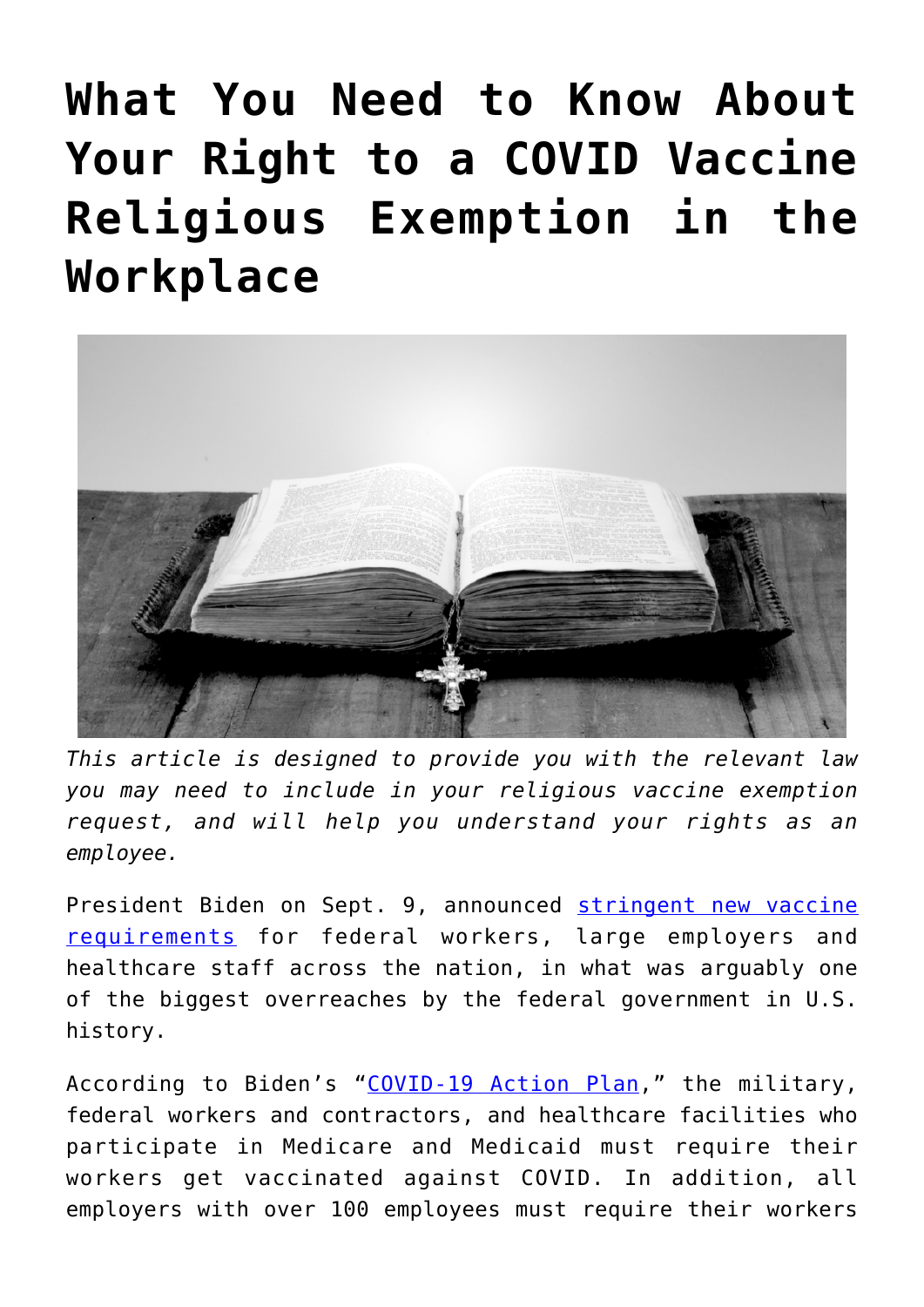receive a COVID vaccine or undergo weekly testing.

However, there are [legal limitations](https://www.eeoc.gov/statutes/title-vii-civil-rights-act-1964) to the Biden Administration's vaccine mandates. Under federal nondiscrimination laws, employers must make reasonable accommodations — allow religious and medical vaccine exemptions — for "sincerely held religious beliefs," pregnant women and disabilities covered under the [Americans with](https://www.ada.gov/) [Disabilities Act.](https://www.ada.gov/)

In addition, vaccines approved under [emergency use](https://www.law.cornell.edu/uscode/text/21/360bbb-3) [authorization](https://www.law.cornell.edu/uscode/text/21/360bbb-3) (EUA) — currently, the only vaccines being administered in the U.S. — must be voluntary.

### **Relevant laws on vaccine religious exemptions**

Under [Title VII of the Civil Rights Act of 1964](https://www.eeoc.gov/statutes/title-vii-civil-rights-act-1964) ("Title VII), individuals have the right to be [free from discrimination](https://www.prinz-lawfirm.com/our-blog/2020/december/the-covid-19-vaccine-is-here-a-look-at-religious/) on the basis of religion. This [law requires](https://www.findlaw.com/legalblogs/law-and-life/what-are-the-requirements-for-a-vaccine-religious-exemption/) employers to make "**reasonable accommodations**" for an employee's "**sincerely held**" religious beliefs if doing so does not impose "undue hardship" on the employer.

As part of their religious beliefs, many individuals have objections to vaccines, and thus, may seek a religious exemption as an "accommodation" to an employer's COVID vaccine mandate.

"Religion" is very **broadly defined** and encompasses not only organized religions, but also informal beliefs. "Religion" under the law can also encompass non-theistic and moral beliefs.

[Title VII defines](https://www.eeoc.gov/statutes/title-vii-civil-rights-act-1964) "religion" as "all aspects of religious observance and practice, as well as belief unless an employer demonstrates that he is unable to reasonably accommodate an employee's or prospective employee's religious observance or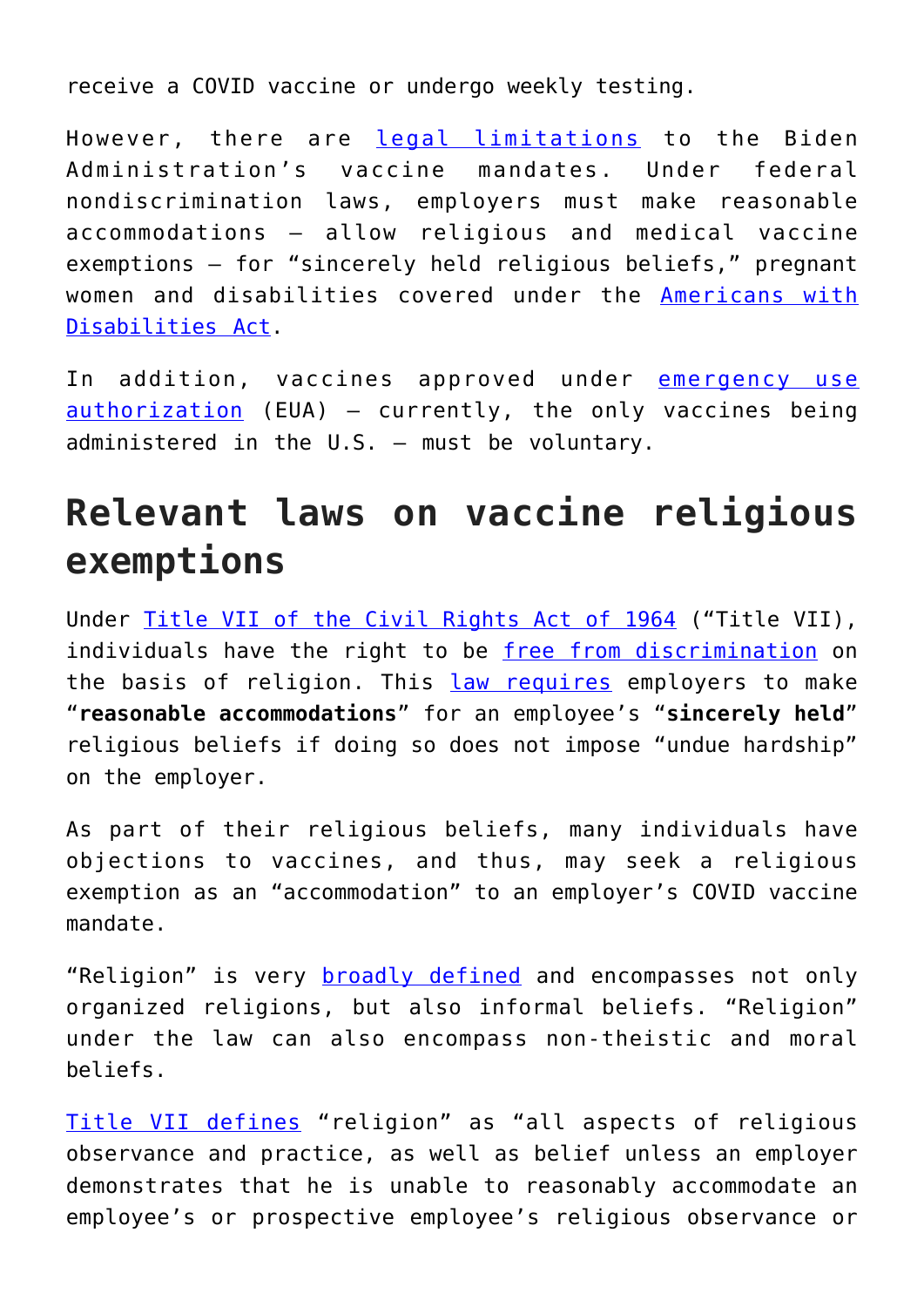practice without undue hardship on the conduct of the employer's business." [42 U.S.C. § 2000e\(j\).](https://www.law.cornell.edu/uscode/text/42/2000e)

According to the U.S. Department of Labor's [website](https://www.dol.gov/agencies/oasam/civil-rights-center/internal/policies/religious-discrimination-accommodation), Title VII requires federal agencies, upon notice of a request, to reasonably accommodate employees whose sincerely held religious beliefs, practices or observances conflict with work requirements, unless the accommodation would create an undue hardship.

The [U.S. Equal Employment Opportunity Commission](https://www.eeoc.gov/overview) (EEOC) — a federal agency established via the Civil Rights Act of 1964 to administer and enforce civil rights laws against workplace discrimination — reaffirmed an employee's right to obtain a religious accommodation to the COVID vaccine requirement in a May 2021 [press release](https://www.eeoc.gov/newsroom/eeoc-issues-updated-covid-19-technical-assistance):

"Federal EEO laws do not prevent an employer from requiring all employees physically entering the workplace to be vaccinated for COVID-19, so long as employers comply with the reasonable accommodation provisions of the ADA and Title VII of the Civil Rights Act of 1964 and other EEO considerations."

According to the [EEOC](https://www.eeoc.gov/overview), Title VII [requires employers](https://www.eeoc.gov/laws/guidance/section-12-religious-discrimination#h_9546543277761610748655186) to accommodate religious beliefs that are "sincerely held." However, whether a religious belief is sincerely held by an applicant or employee is rarely at issue.

The EEOC says employers generally should assume that a [request](https://www.eeoc.gov/laws/guidance/section-12-religious-discrimination#h_9546543277761610748655186) [for a religious exemption](https://www.eeoc.gov/laws/guidance/section-12-religious-discrimination#h_9546543277761610748655186) is sincere, regardless of how untraditional the religion may be or appear to be, and that an employee seeking an exemption need not show they are scrupulous in their religious observance.

However, EEOC suggests that if an employer [wants to push the](https://www.findlaw.com/legalblogs/law-and-life/what-are-the-requirements-for-a-vaccine-religious-exemption/) [matter](https://www.findlaw.com/legalblogs/law-and-life/what-are-the-requirements-for-a-vaccine-religious-exemption/), "evidence tending to show that an employee acted in a manner inconsistent with his professed religious beliefs is, of course, relevant to the fact finder's evaluation of sincerity."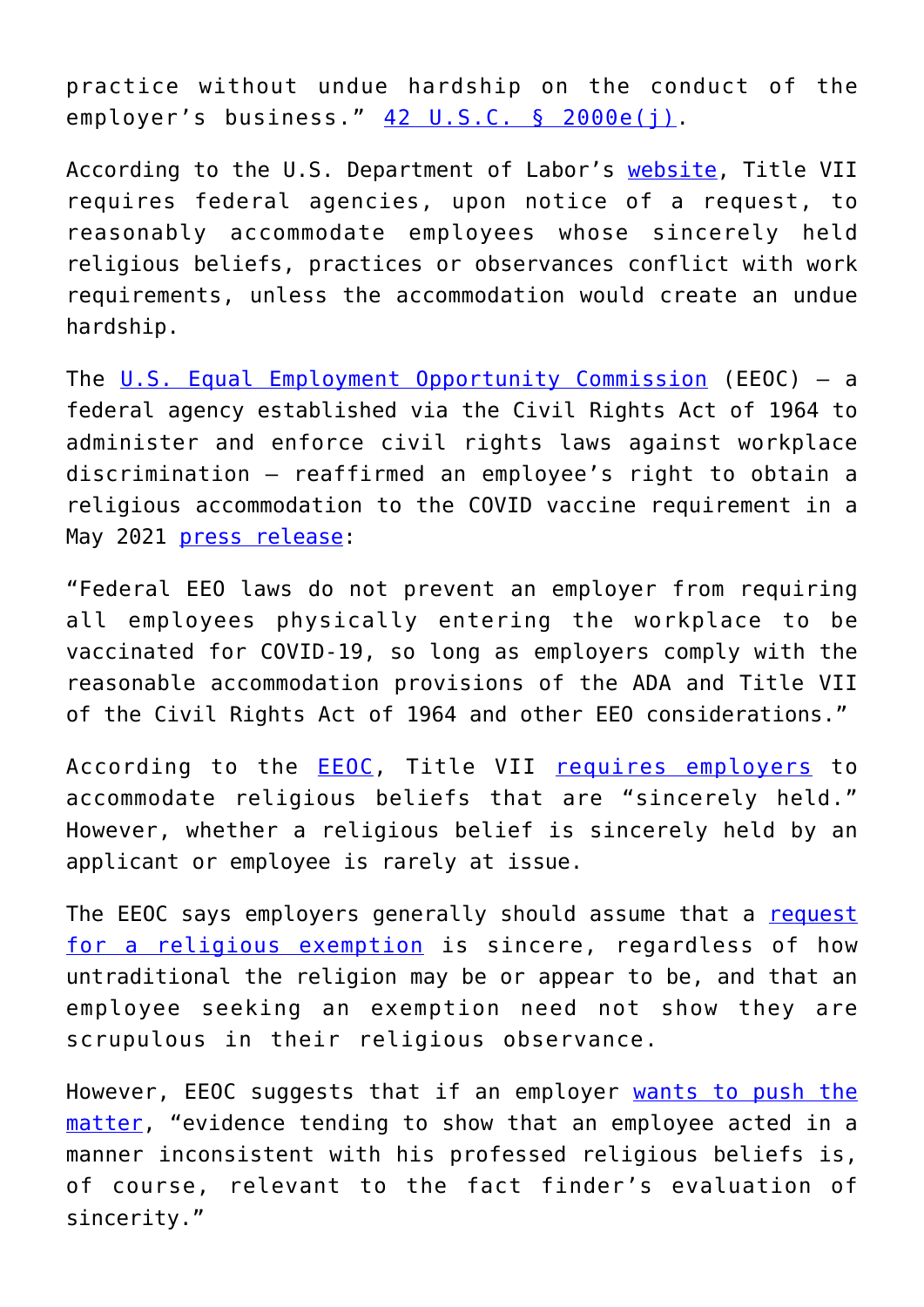The EEOC has also [identified three other factors](https://www.eeoc.gov/laws/guidance/section-12-religious-discrimination#h_9546543277761610748655186) that could undermine the credibility of an employee seeking a vaccine religious exemption:

- Whether the accommodation would produce a particularly desirable benefit that is likely sought for secular reasons; (For example, this may occur if you request a vaccine exemption based on philosophical reasons, but then after denial, request the same accommodation based on religious reasons.)
- whether the timing of the request is suspect;
- whether the employer has reason to believe that the accommodation is not sought for religious reasons.

#### **In the case where someone claims to have a religious objection to a COVID vaccine, but has been vaccinated in the past, the following EEOC guidance may be helpful:**

"Although prior inconsistent conduct is relevant to the question of sincerity, an individual's beliefs — or degree of adherence — may change over time, and therefore an employee's newly adopted or inconsistently observed religious practice may nevertheless be sincerely held."

In addition, the EEOC says that an [employer should not assume](https://www.eeoc.gov/laws/guidance/section-12-religious-discrimination#h_9546543277761610748655186) an employee is "insincere simply because some of his or her practices deviate from the commonly followed tenets of his or her religion, or because the employee adheres to some common practices but not others."

This may come into play when an employer points to the leader of a particular denomination who supports vaccines, to undermine the ability of a person from the same denomination seeking a religious vaccine exemption because they do not.

As noted by the EEOC, courts have held that "Title VII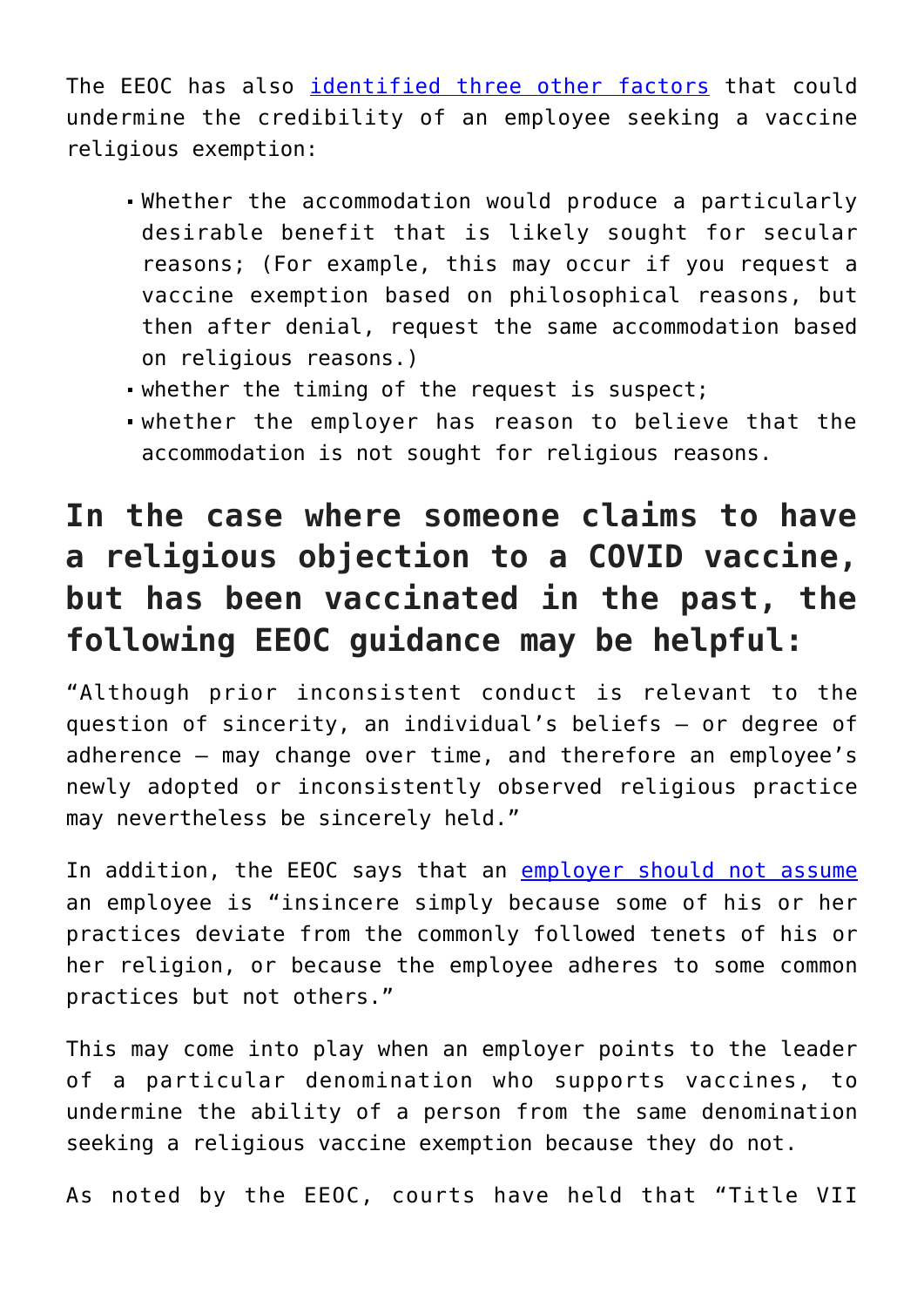protects more than . . . practices specifically mandated by an employee's religion."

## **The Religious Freedom Restoration Act of 1993**

The [Religious Freedom Restoration Act](https://www.congress.gov/bill/103rd-congress/house-bill/1308) (RFRA) of 1993 may provide additional support to those attempting to obtain a vaccine religious exemption.

According to the [National Conference of State Legislatures,](https://www.ncsl.org/research/civil-and-criminal-justice/religious-freedom-restoration-acts-lb.aspx) RFRA "aimed to restore and codify Americans' religious freedom rights by requiring that even laws of general applicability must be narrowly tailored to meet a compelling government interest in instances where the free exercise of religion is affected."

RFRA "prohibits any agency, department or official of the United States or any State (the government) from [substantially](https://www.congress.gov/bill/103rd-congress/house-bill/1308) [burdening](https://www.congress.gov/bill/103rd-congress/house-bill/1308) a person's exercise of religion even if the burden results from a rule of general applicability, except that the government may burden a person's exercise of religion only if it demonstrates that application of the burden to the person: (1) furthers a compelling governmental interest; and (2) is the least restrictive means of furthering that compelling governmental interest."

According to the **EEOC**, some government employees may argue their religious expression is protected by the First Amendment of the U.S. constitution, RFRA, and/or Title VII, and "some government employees raise claims under the First Amendment or RFRA parallel to their Title VII accommodation claims."

#### **Requesting a COVID vaccine**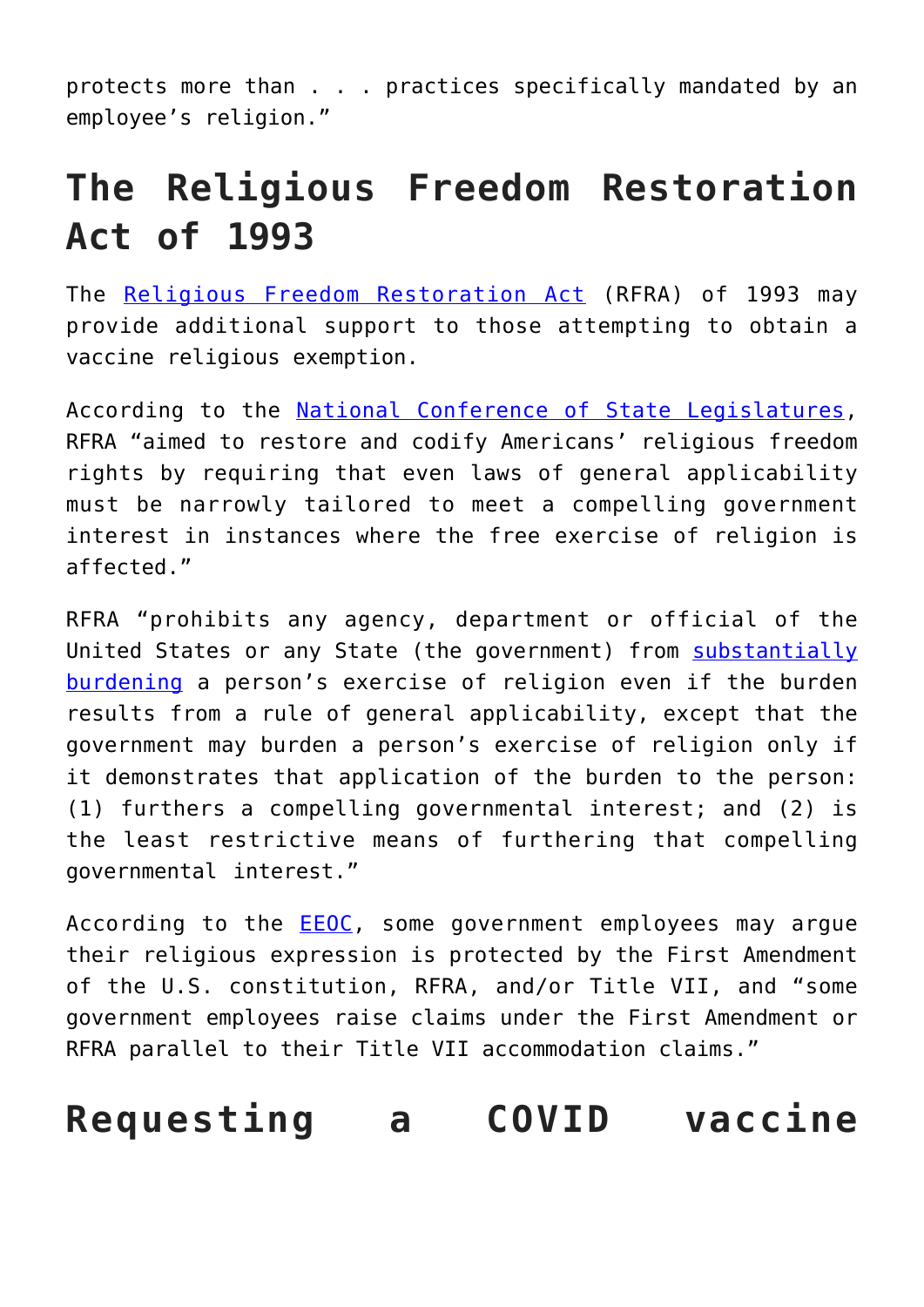## **religious exemption**

To [request](https://www.dol.gov/agencies/oasam/civil-rights-center/internal/policies/religious-discrimination-accommodation) a vaccine religious exemption, an employee or applicant is not required to use "magic words." However, an employee must make the agency aware of the need for an accommodation based on a conflict between the individual's religious belief or practice and the employer's vaccine mandate.

The employee should make the request orally and/or in writing to his or her immediate supervisor unless otherwise specified. The request for an accommodation may trigger a review process, particularly in the case of an employer who reasonably needs more information or between the management official and the individual making the request to discuss available options.

Once an [employer determines](https://www.prinz-lawfirm.com/our-blog/2020/december/the-covid-19-vaccine-is-here-a-look-at-religious/) a true religious exemption exists, the employer must make an accommodation for the employee. If an employer can establish that the employee is seeking an exemption for non-religious reasons, the employer may deny the employee's request.

For example, in [Fallon v. Mercy Catholic Med. Ctr.,](https://law.justia.com/cases/federal/appellate-courts/ca3/16-3573/16-3573-2017-12-14.html) No. 16-3573 (3d Cir. Dec. 14, 2017), the court denied an employee's request for exemption finding that the employee's concerns were really about the health effects of the flu vaccine, meaning the concerns were medical rather than religious-based.

### **Vaccines authorized for emergency use only**

There's another important area of law you may find useful in asserting your right to a religious exemption. As long as a COVID vaccine is authorized under [emergency use authorization](https://www.fda.gov/emergency-preparedness-and-response/mcm-legal-regulatory-and-policy-framework/emergency-use-authorization) (EUA), it must be voluntary, according to [21 U.S. Code](https://www.law.cornell.edu/uscode/text/21/360bbb-3) [Sec.360bbb-3\(e\)\(1\)\(A\)\(ii\)\(III\),](https://www.law.cornell.edu/uscode/text/21/360bbb-3) which deals with medical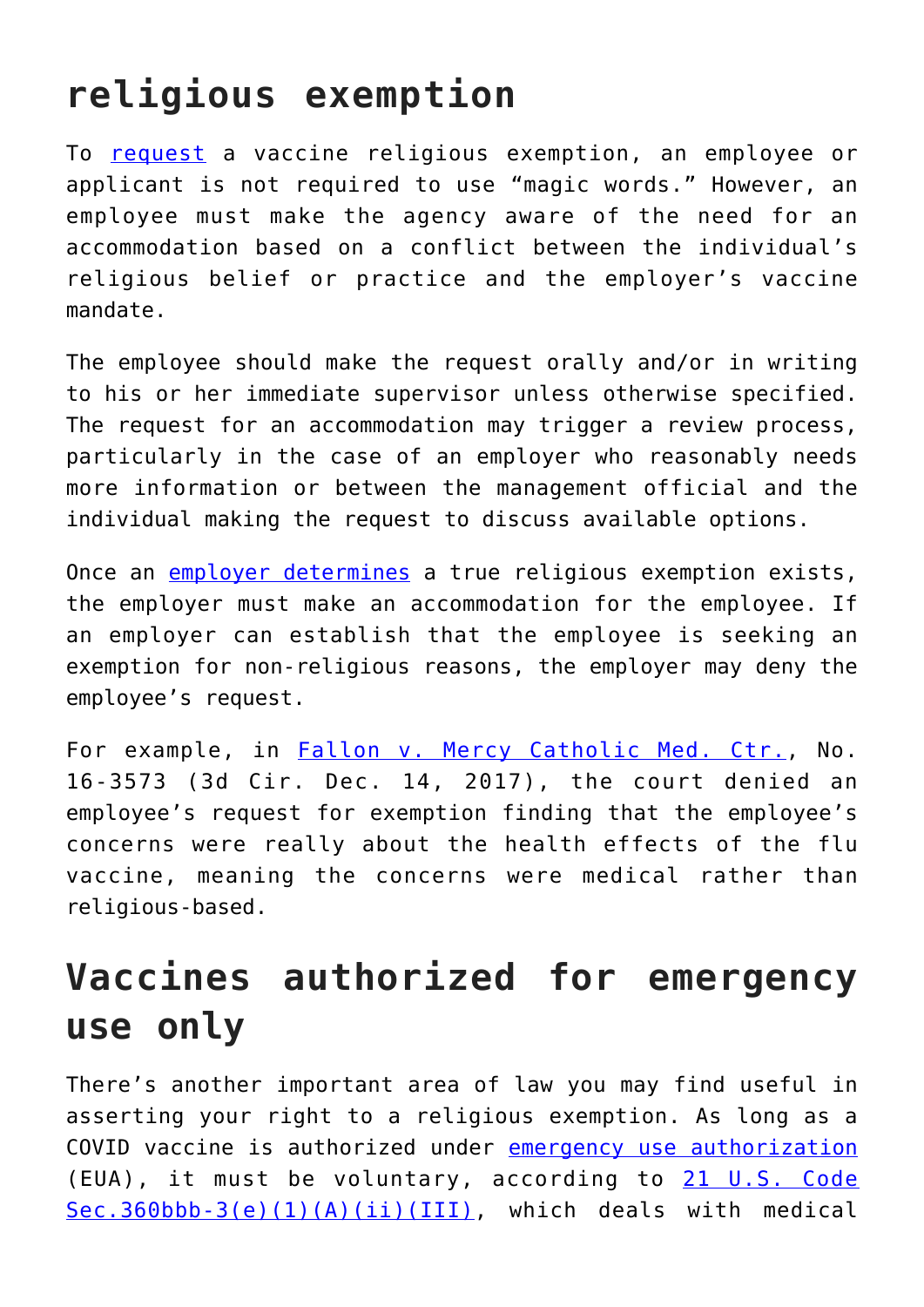products authorized for emergency use.

Under the [Federal Food, Drug and Cosmetic Act,](https://www.fda.gov/regulatory-information/laws-enforced-fda/federal-food-drug-and-cosmetic-act-fdc-act) the Secretary of Health and Human Services may declare that [emergency](https://adamsleclair.law/spring-2021-update-can-employers-require-covid-19-vaccination/) [circumstances exist](https://adamsleclair.law/spring-2021-update-can-employers-require-covid-19-vaccination/) (involving chemical, biological, radiological, and nuclear agents, including infectious disease threats), and [may issue an EUA](https://www.fda.gov/media/142749/download) in connection with the emergency. 21 USC § 360bbb-3(b)(1)

The EUA statute requires the Secretary of HHS provide certain notices to recipients of an EUA vaccine, including the following information:

(I) that the Secretary has authorized the emergency use of the product;

(II) of the significant known and potential benefits and risks of such use, and of the extent to which such benefits and risks are unknown; and

(III) of the option to accept or refuse administration of the product, of the consequences, if any, of refusing administration of the product and of the alternatives to the product that are available and of their benefits and risks.

The U.S. Food and Drug Administration (FDA) provides Section 360bbb-3(e) notice for COVID-19 vaccines in the [patient fact](https://www.fda.gov/vaccines-blood-biologics/vaccines/emergency-use-authorization-vaccines-explained) [sheets](https://www.fda.gov/vaccines-blood-biologics/vaccines/emergency-use-authorization-vaccines-explained) available on its website for [Moderna](https://www.fda.gov/media/144638/download), [Pfizer](https://www.fda.gov/media/144413/download) and [Johnson & Johnson.](https://www.fda.gov/media/146304/download)

Moderna and Johnson & Johnson are only authorized for use under EUA. Pfizer has both a vaccine under EUA and an interchangeable licensed vaccine –– which is currently not being distributed in the U.S., known as "Comirnaty."

Although the FDA fully approved Pfizer's "Comirnaty" vaccine for people over age 16 on Aug. 23, buried in the fine print of [the approval](https://www.fda.gov/media/150386/download) are two critical facts that affect whether the vaccine can be mandated.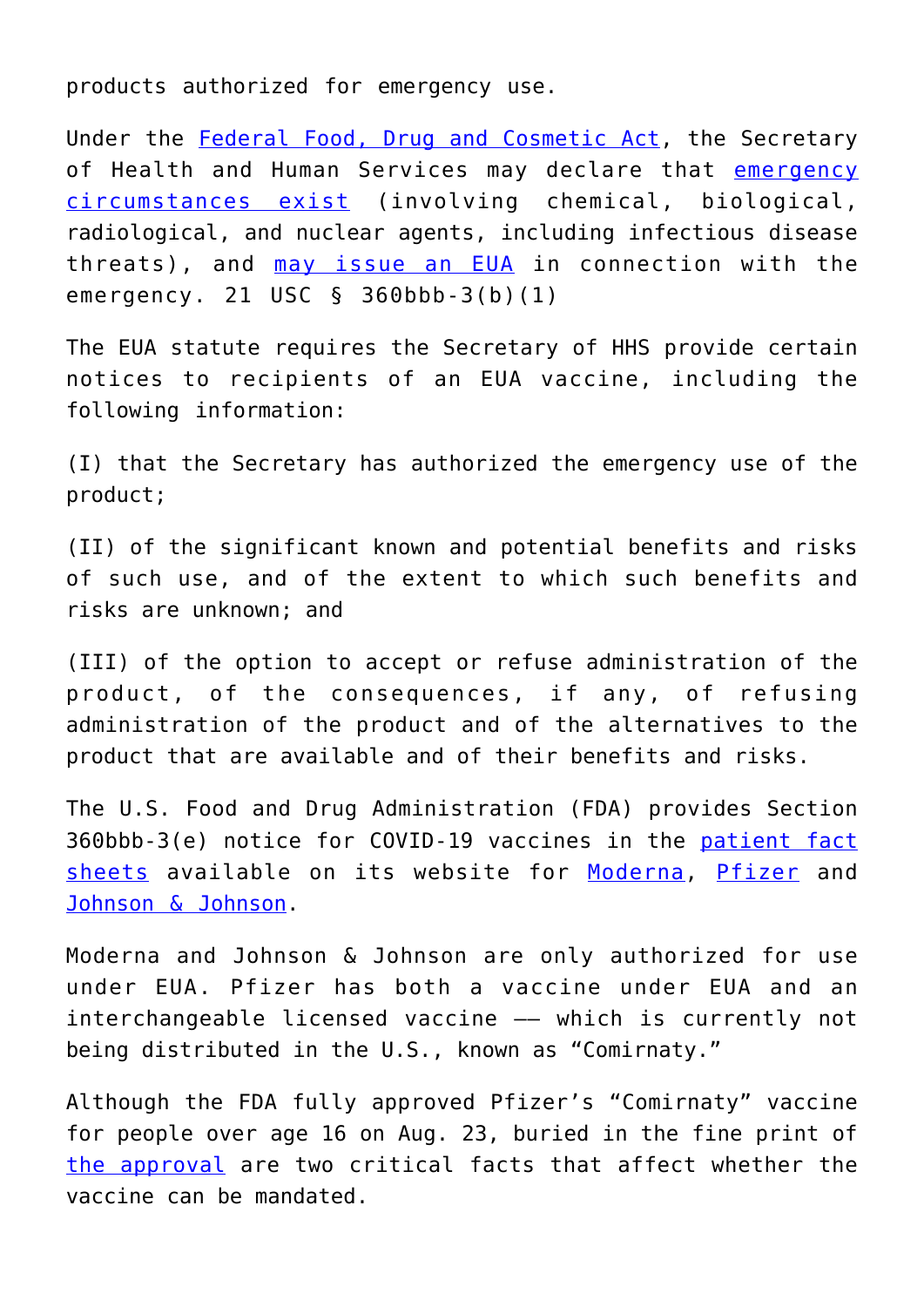First, the FDA said the Pfizer-BioNTech vaccine under the EUA should remain unlicensed but can be used "interchangeably" ([page 2, footnote 8\)](https://www.fda.gov/media/150386/download) with the newly licensed Comirnaty product. Second, the FDA said the licensed Pfizer Comirnaty vaccine and existing EUA Pfizer/BioNTech vaccine are "legally distinct."

Essentially, the "Comirnaty" vaccine is not used in the U.S. yet, but this is what the FDA issued the approval for in an effort to both fully approve Pfizer's vaccine and shield the company from liability. However, in doing so, this means that the Pfizer/BioNTech vaccine is still experimental and only authorized under EUA.

## **What to do if you're denied a religious accommodation**

If your exemption is denied, you may face repercussions, including termination of employment. This is not the end of the road. For your sake, and for all the rest of us, consider challenging the decision. Before securing an employment law or civil rights attorney, the first step is meditation with your local U.S. Equal Employment Opportunity Commission. **[EEOC](https://www.eeoc.gov/employers/resolving-charge)** [mediation](https://www.eeoc.gov/employers/resolving-charge) costs nothing.

Mediation is a form of Alternative Dispute Resolution offered by the EEOC as an alternative to the traditional investigative and litigation processes. It's an informal process in which a trained mediator assists the parties in reaching a resolution. The mediator does not decide who is right or wrong and has no authority to impose a settlement on the parties. Instead, the mediator helps the parties to jointly explore and reconcile their differences.

Sometimes, just the presence of the EEOC is enough to make an employer think twice about denying a religious vaccine exemption.